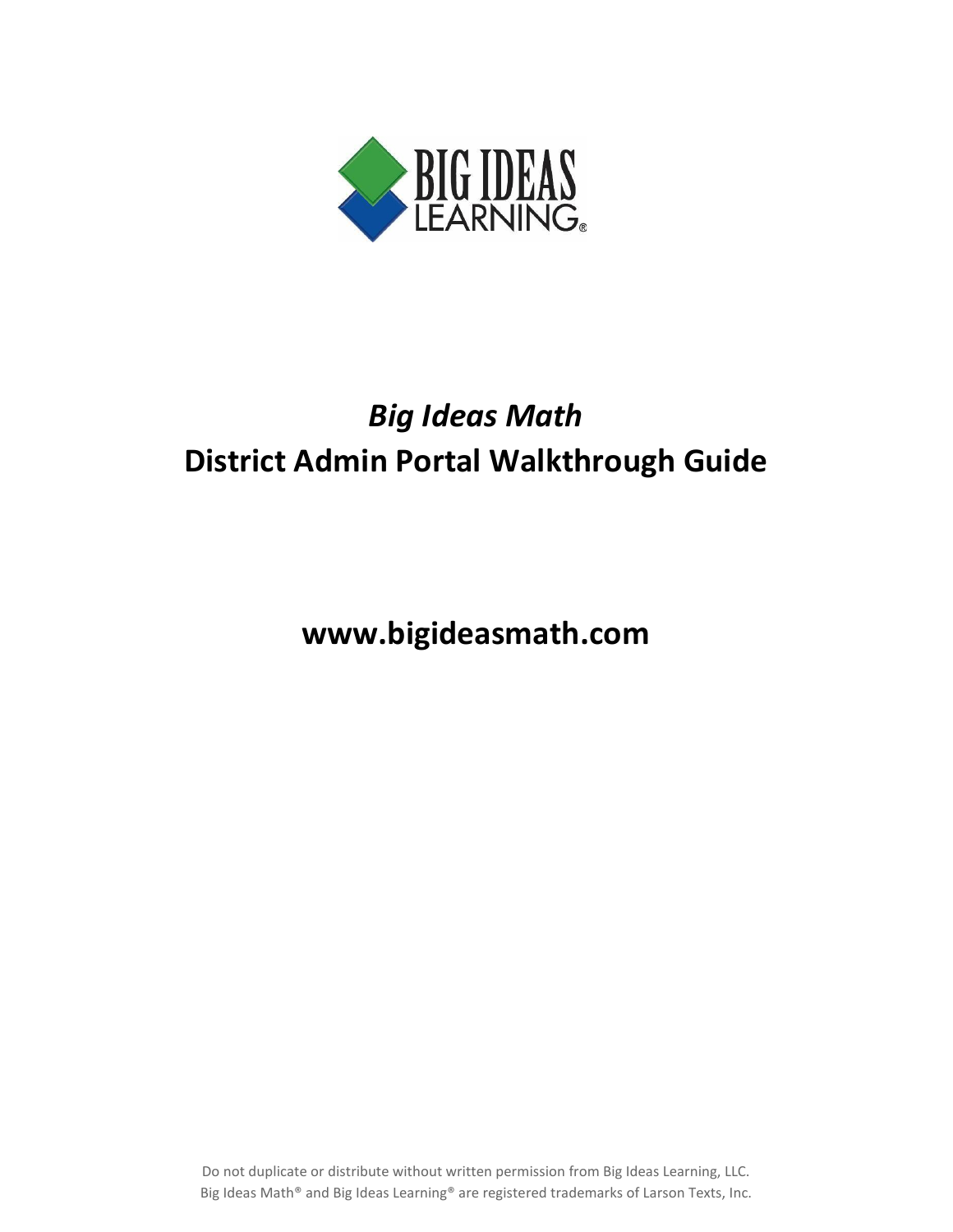## **District Admin Portal Information**

The District Admin "Overview" page includes information such as the "District Admin Access Code" which is used for registering additional administrators. It also shows the number of registered teachers and students, the number of assignments issued and completed, the number of average logins by users, and the "Teacher Access Code" which is used for registering additional teachers (self-registration district only). This page also includes information on licenses purchased by the district, their expiration dates, and the products or books that the district purchased.

|                                                                                                            |                      |                        |                                             |                                  |                                                      | ADMIN USER V |
|------------------------------------------------------------------------------------------------------------|----------------------|------------------------|---------------------------------------------|----------------------------------|------------------------------------------------------|--------------|
| <b>Overview</b><br><b>Schools</b><br>Classes                                                               | Teachers<br>Students | Licenses<br>Usage      | <b>Assignments</b>                          |                                  |                                                      |              |
| Reports                                                                                                    |                      |                        |                                             |                                  |                                                      |              |
| <b>BIG IDEAS MATH DISTRICT</b>                                                                             |                      |                        |                                             |                                  |                                                      |              |
| Address:<br><b>Big Ideas Math District</b><br>1762 Norcross Rd.<br>Erie PA 16510                           |                      |                        | Licenses:<br><b>Available Seats</b><br>1418 | <b>Total Seats</b><br>5000       |                                                      | (See Detail) |
| <b>District Contact:</b><br><b>District Email:</b><br>District Standards: Common Core State Standards (CC) |                      | (E <sub>di</sub> )     | <b>Seats</b><br>5000                        | <b>Purchased</b><br>07/30/2015   | <b>Duration</b><br>07/29/2015 to 07/30/2023          |              |
| Admin: Big Ideas Math Admin<br>Email: Admin@demo.com                                                       |                      | (Edit)                 | 10 <sub>1</sub><br>1                        | 04/09/2017<br>01/04/2016         | 04/04/2017 to 04/29/2017<br>01/04/2016 to 01/05/2016 |              |
| <b>District Admin Access Codes:</b><br>XXXX-XXXX-XXXX                                                      |                      | Active (Change)        | $\mathbf 0$<br>Products:                    | 10/27/2017                       | 11/29/2015 to 02/02/2018                             |              |
| <b>Teachers</b><br>75/177<br><b>Students</b>                                                               |                      | (Explain)<br>(Explain) |                                             | <b>Bridge to Success HS 2019</b> |                                                      |              |
| 1504 / 7278                                                                                                |                      |                        | Algebra 1: BTS 2019                         |                                  |                                                      |              |
| Usage:<br><b>Assignments given:</b><br>Assignments completed:                                              | 11086<br>4541        | (See Full Report)      | Algebra 2: BTS 2019<br>Geometry: BTS 2019   |                                  |                                                      |              |
| <b>Average Daily Logins:</b><br><b>Average Weekly Logins:</b><br><b>Average Monthly Logins:</b>            | 207<br>1468<br>6610  |                        | <b>Modeling Real Life</b><br>Grade 1: MRL   |                                  |                                                      |              |
| <b>Teacher Access Codes:</b><br>XXXX-XXXX-XXXX                                                             |                      | Active (Change)        | Grade 2: MRL<br>Grade 3: MRL                |                                  |                                                      |              |
| <b>Generate Access Codes:</b><br>(Create New Code) (Enter Code Manually)                                   |                      |                        | Grade 4: MRL<br>Grade 5: MRL                |                                  |                                                      |              |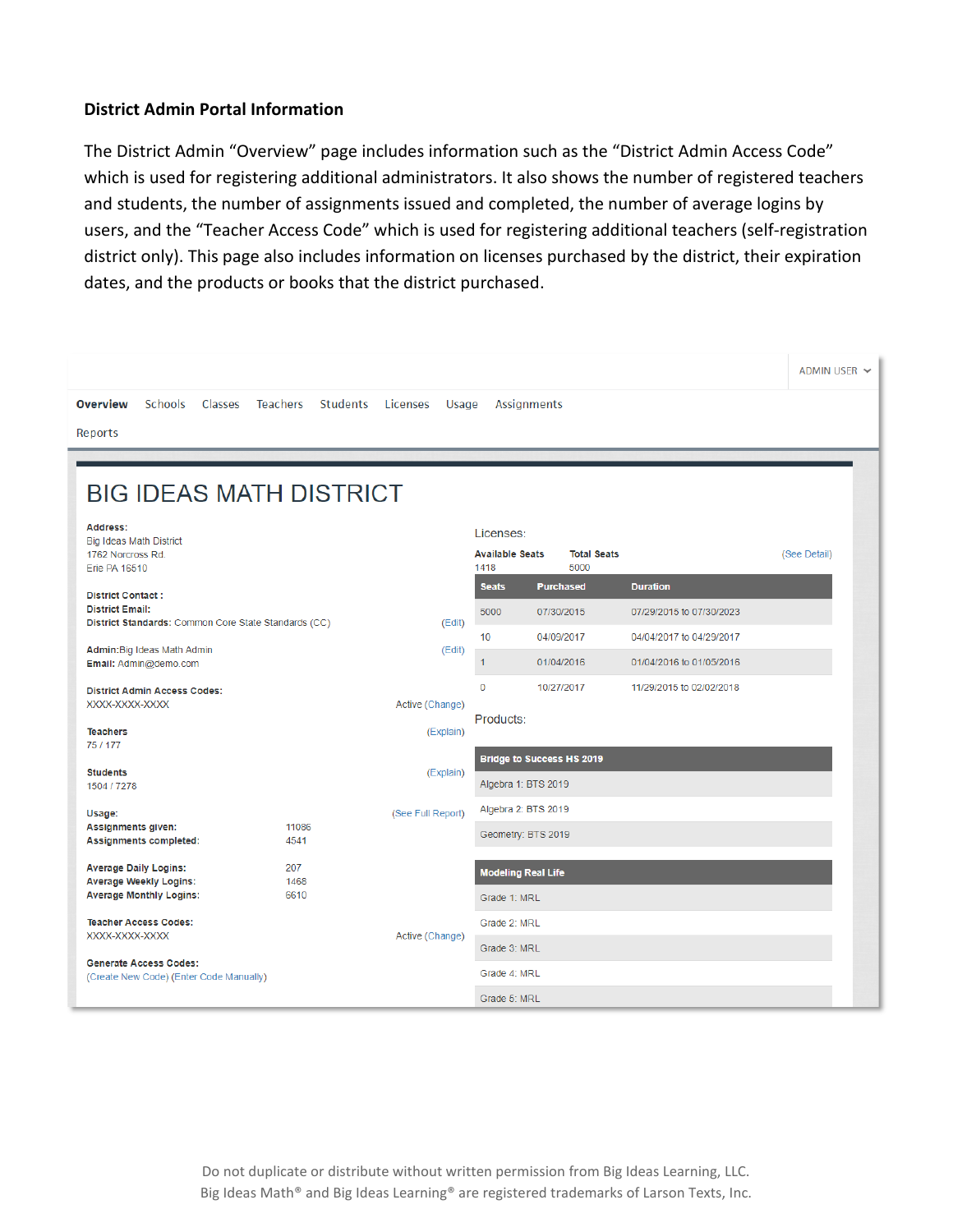The "Schools" page displays all schools in the district. Clicking on a school will take the administrator to that individual school's page where they can see the number of users connected to the school, the books associated with each teacher's classes, and statistics on licenses, logins, and assignments.

| Overview Schools Classes Teachers Students Licenses Usage Assignments |  |                        |  |                         |
|-----------------------------------------------------------------------|--|------------------------|--|-------------------------|
| Reports                                                               |  |                        |  |                         |
|                                                                       |  |                        |  |                         |
| <b>BIG IDEAS MATH DISTRICT</b>                                        |  |                        |  |                         |
|                                                                       |  |                        |  |                         |
| $1 - 1$ of 1                                                          |  | <b>Search schools:</b> |  | 1 <sup>2</sup><br>$\ll$ |
| Name ^                                                                |  |                        |  |                         |
| Big Ideas Math Middle School                                          |  |                        |  |                         |
|                                                                       |  |                        |  |                         |

The "Classes" page gives the administrator the ability to search for specific classes by class name. Clicking on a class within the search results will provide the administrator with more information on that class, such as the roster list, start and end dates, the assigned book(s), the class access code (selfregistration districts only), and login and usage statistics. Clicking the teacher's name will take the administrator to that teacher's profile.

| Overview          | <b>Schools</b> | Classes              | Teachers        | Students                               | Licenses | Usage              | Assignments      |                      |         |                                  |              |
|-------------------|----------------|----------------------|-----------------|----------------------------------------|----------|--------------------|------------------|----------------------|---------|----------------------------------|--------------|
| Reports           |                |                      |                 |                                        |          |                    |                  |                      |         |                                  |              |
|                   |                |                      |                 | <b>BIG IDEAS MATH DISTRICT Classes</b> |          |                    |                  |                      |         |                                  |              |
| 1 - 20 of 358     |                |                      | Search classes: | Grade 3                                |          |                    |                  | <b>Search</b>        |         | $\pmb{\alpha}$<br>Of 18          | $\mathbf{p}$ |
| <b>Class Name</b> |                | <b>Access Code</b>   |                 | <b>Teacher</b>                         |          | <b>Class Start</b> | <b>Class End</b> | <b>Last Modified</b> | Active? | All<br>$\boldsymbol{\mathrm{v}}$ |              |
| Grade 3 Class     |                | <b>XXXXXXXXXXXXX</b> |                 | Grade 3 Teacher                        |          | 08/19/2018         | 08/19/2022       | 08/20/2018           | Active  | (Change)                         |              |
|                   |                |                      |                 |                                        |          |                    |                  |                      |         |                                  |              |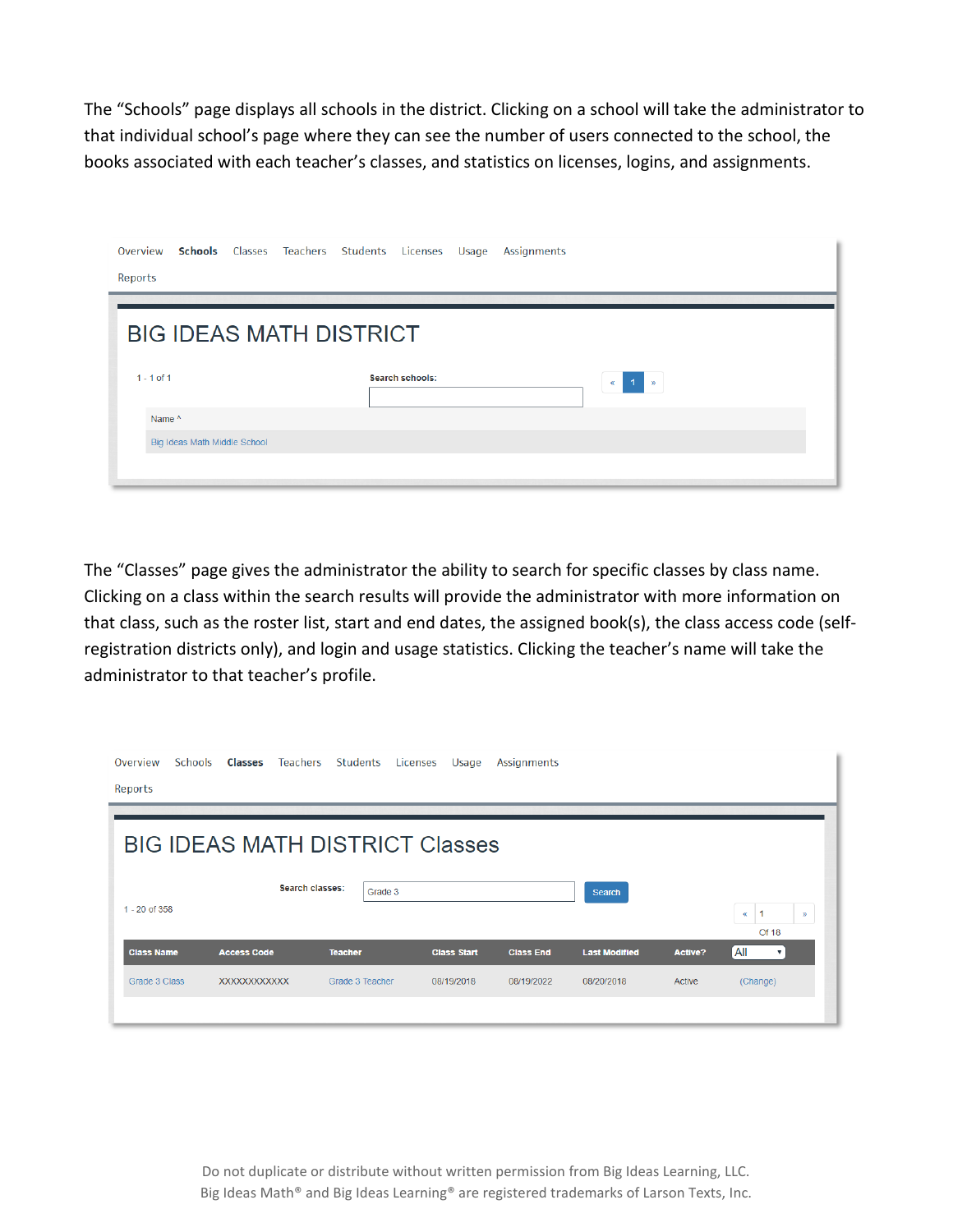The "Teachers" page allows the administrator to search for a teacher by name or email address. Class and usage information is also available in the teacher profile.

| Overview                                       | Schools           | Classes          | <b>Teachers</b> | Students             | Licenses | Usage | <b>Assignments</b> |                   |         |                                  |                           |
|------------------------------------------------|-------------------|------------------|-----------------|----------------------|----------|-------|--------------------|-------------------|---------|----------------------------------|---------------------------|
| Reports                                        |                   |                  |                 |                      |          |       |                    |                   |         |                                  |                           |
| <b>BIG IDEAS MATH DISTRICT Teachers</b>        |                   |                  |                 |                      |          |       |                    |                   |         |                                  |                           |
| Search teachers:<br>demo<br><b>Add Teacher</b> |                   |                  |                 |                      |          |       |                    |                   |         |                                  |                           |
| 1 - 20 of 185                                  |                   |                  |                 |                      |          |       |                    |                   |         |                                  |                           |
|                                                |                   |                  |                 |                      |          |       |                    |                   |         | $\blacktriangleleft$<br>$\alpha$ | $\mathcal{D}$<br>Of 10    |
| All                                            | <b>First Name</b> | <b>Last Name</b> |                 | <b>Email Address</b> |          |       | <b>Reg Type</b>    | <b>Last Login</b> | Active? | All                              | $\boldsymbol{\mathrm{v}}$ |
| ∩                                              | Demo              | Account          |                 | BILdemo@demo.com     |          |       | <b>SELFREG</b>     | 09/25/2018        | Active  | (Change)                         |                           |
|                                                |                   |                  |                 |                      |          |       |                    |                   |         |                                  |                           |

The "Students" page gives the administrator the ability to search for students by name or username. Clicking on a student's name will take the administrator to the profile of that student, providing them with information on the classes the student is in and their usage information. The student profile will also allow the administrator to view a student's temporary password, if one is requested (selfregistration districts only).

| Overview     | <b>Schools</b>                                        | Classes<br>Teachers | <b>Students</b>                         | Licenses<br>Usage  | <b>Assignments</b> |                      |         |                                  |  |
|--------------|-------------------------------------------------------|---------------------|-----------------------------------------|--------------------|--------------------|----------------------|---------|----------------------------------|--|
| Reports      |                                                       |                     |                                         |                    |                    |                      |         |                                  |  |
|              |                                                       |                     | <b>BIG IDEAS MATH DISTRICT Students</b> |                    |                    |                      |         |                                  |  |
|              | <b>Search students:</b><br>demo<br><b>Add Student</b> |                     |                                         |                    |                    |                      |         |                                  |  |
| $1 - 6$ of 6 |                                                       |                     |                                         |                    |                    |                      |         | 47<br>$\alpha$<br>∣≫             |  |
| All          | <b>First Name</b>                                     | Last Name           | Username                                | Student Id         | Reg Type           | <b>Last Modified</b> | Active? | All<br>$\boldsymbol{\mathrm{v}}$ |  |
| $\Box$       | Demo                                                  | <b>Student</b>      | dstudent000                             | <b>DemoStudent</b> | <b>SELFREG</b>     | 2016-10-19           | Active  | (Change)                         |  |
|              |                                                       |                     |                                         |                    |                    |                      |         |                                  |  |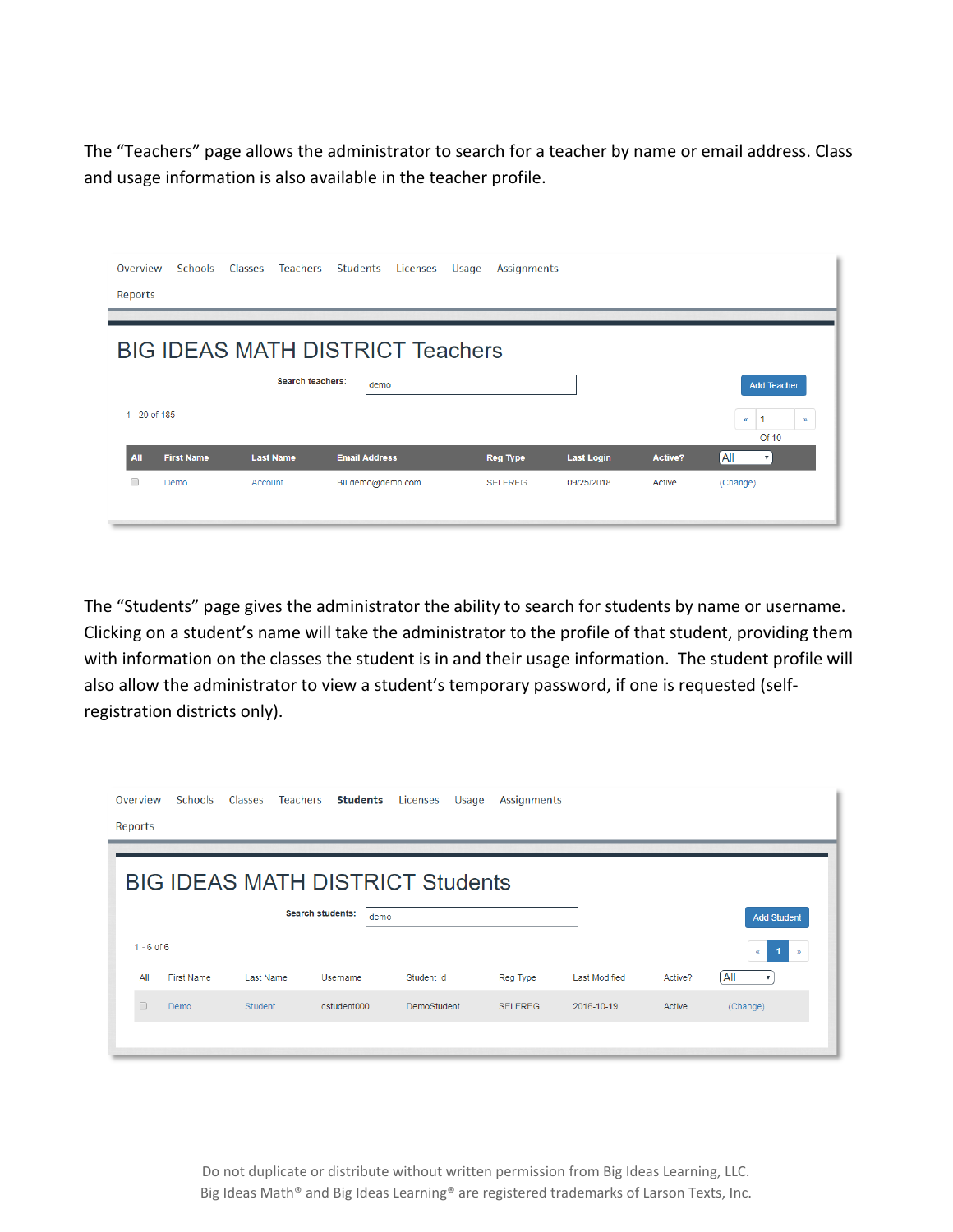While viewing a teacher or a student as an Admin, you can impersonate that user, without having to login with their username and password. This can be done by viewing their profile and clicking the "Impersonate This User" button.

| Classes<br>Teachers<br>Overview<br><b>Schools</b>                                                                                                                                                           | Students                         | Licenses Usage | Assignments                                    |                    |                           |
|-------------------------------------------------------------------------------------------------------------------------------------------------------------------------------------------------------------|----------------------------------|----------------|------------------------------------------------|--------------------|---------------------------|
| Reports                                                                                                                                                                                                     |                                  |                |                                                |                    |                           |
| <b>Back to Teachers</b><br>Demo Account<br>Info                                                                                                                                                             |                                  |                |                                                |                    | Impersonate This User     |
| Usage by Class<br>Email: BILdemo@demo.com<br>Password: ******                                                                                                                                               |                                  | (Reset)        | Schools:<br>Unlisted School None None NA 00000 |                    |                           |
| Status:<br>Active<br>Last Modified: 2018-09-25 10:58:22.0                                                                                                                                                   |                                  | (Change)       | Classes:<br><b>Class</b>                       | <b>Access Code</b> | Choose v<br><b>Active</b> |
| Last Login: 2018-09-25 12:36:07.0<br>Usage<br><b>Assignments given:</b><br><b>Assignments completed:</b><br><b>Average Daily Logins:</b><br><b>Average Weekly Logins:</b><br><b>Average Monthly Logins:</b> | (See itemized class report)<br>٠ |                | Grade 6 Class                                  | XXXX-XXXX-XXXX     | Active                    |
|                                                                                                                                                                                                             |                                  |                |                                                |                    |                           |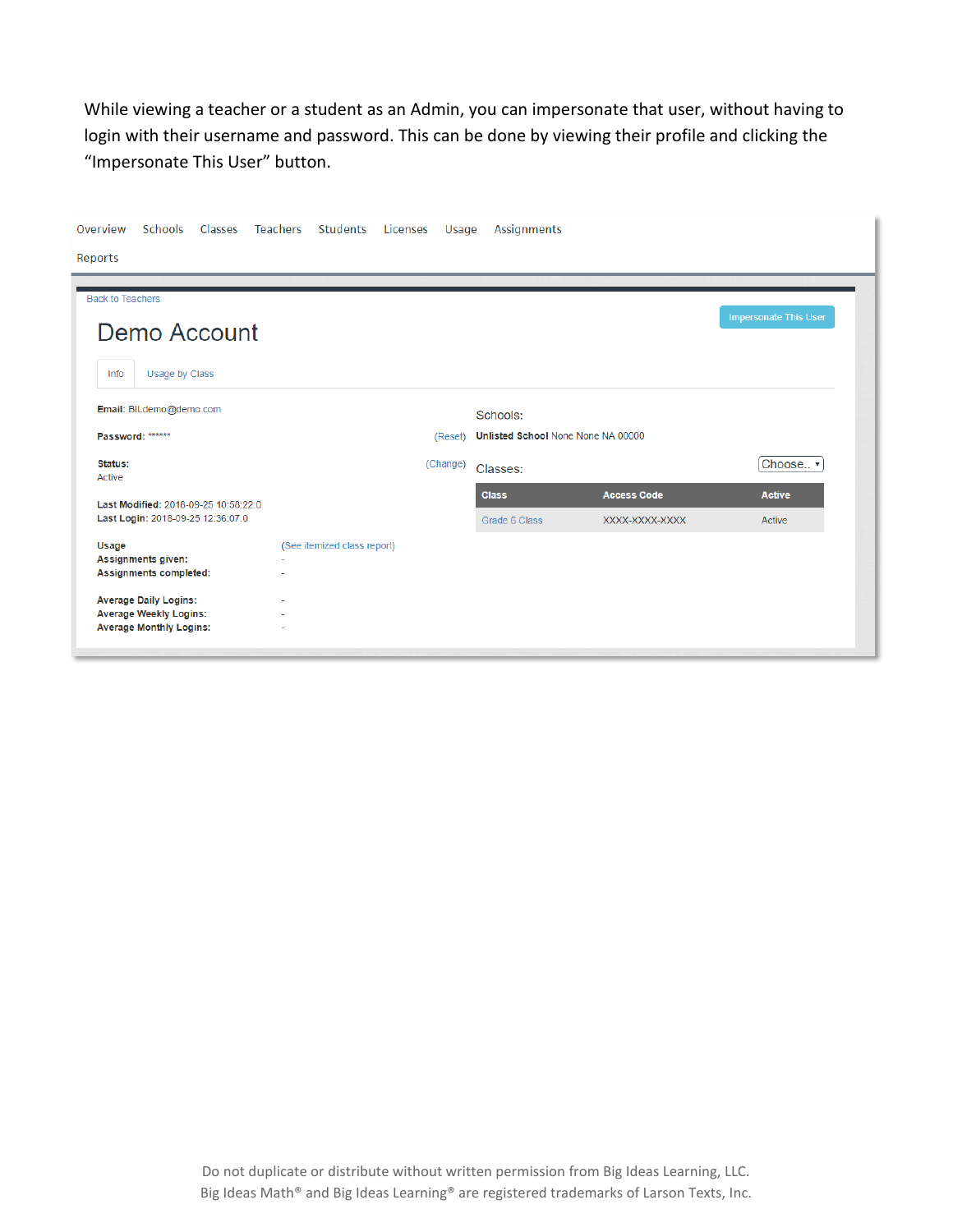The "Licenses" page shows a history of the district's purchased licenses, their duration, and how many are being used. The "Products" table displays the number of licenses that are assigned to each book or product that the district has purchased. Since Big Ideas Learning uses soft licensing, the number of licenses assigned to each book does not have to match the number of licenses that were purchased for that particular book.

| Overview               |                                | Schools Classes Teachers Students Licenses |                    |   | Usage | Assignments         |  |              |  |
|------------------------|--------------------------------|--------------------------------------------|--------------------|---|-------|---------------------|--|--------------|--|
| Reports                |                                |                                            |                    |   |       |                     |  |              |  |
|                        |                                |                                            |                    |   |       |                     |  |              |  |
|                        | <b>BIG IDEAS MATH DISTRICT</b> |                                            |                    |   |       |                     |  |              |  |
|                        |                                |                                            |                    |   |       |                     |  |              |  |
| <b>Available Seats</b> |                                |                                            | <b>Total Seats</b> |   |       | <b>Products</b>     |  |              |  |
| 1418                   |                                |                                            | 5000               |   |       | Product             |  | <b>Seats</b> |  |
| <b>License History</b> |                                | show: All                                  |                    | ▼ |       | Algebra 1: BTS 2019 |  | $\mathbf 0$  |  |
| <b>Seats</b>           | Purchased                      | <b>Duration</b>                            |                    |   |       | Algebra 2: BTS 2019 |  | $\mathbf{0}$ |  |
| 5000                   | 07/30/2015                     | 07/29/2015 to 07/30/2023                   |                    |   |       | Geometry: BTS 2019  |  | $\mathbf 0$  |  |
| 10                     | 04/09/2017                     | 04/04/2017 to 04/29/2017                   |                    |   |       | Grade 1: MRL CC     |  | 11           |  |
| 1                      | 01/04/2016                     | 01/04/2016 to 01/05/2016                   |                    |   |       | Grade 2: MRL CC     |  | 11           |  |
| 0                      | 10/27/2017                     | 11/29/2015 to 02/02/2018                   |                    |   |       | Grade 3: MRL CC     |  | 69           |  |
|                        |                                |                                            |                    |   |       | Grade 4: MRL CC     |  | 48           |  |
|                        |                                |                                            |                    |   |       | Grade 5: MRL CC     |  | 62           |  |

The "Usage" page displays data on user login averages and on assignments given and completed.

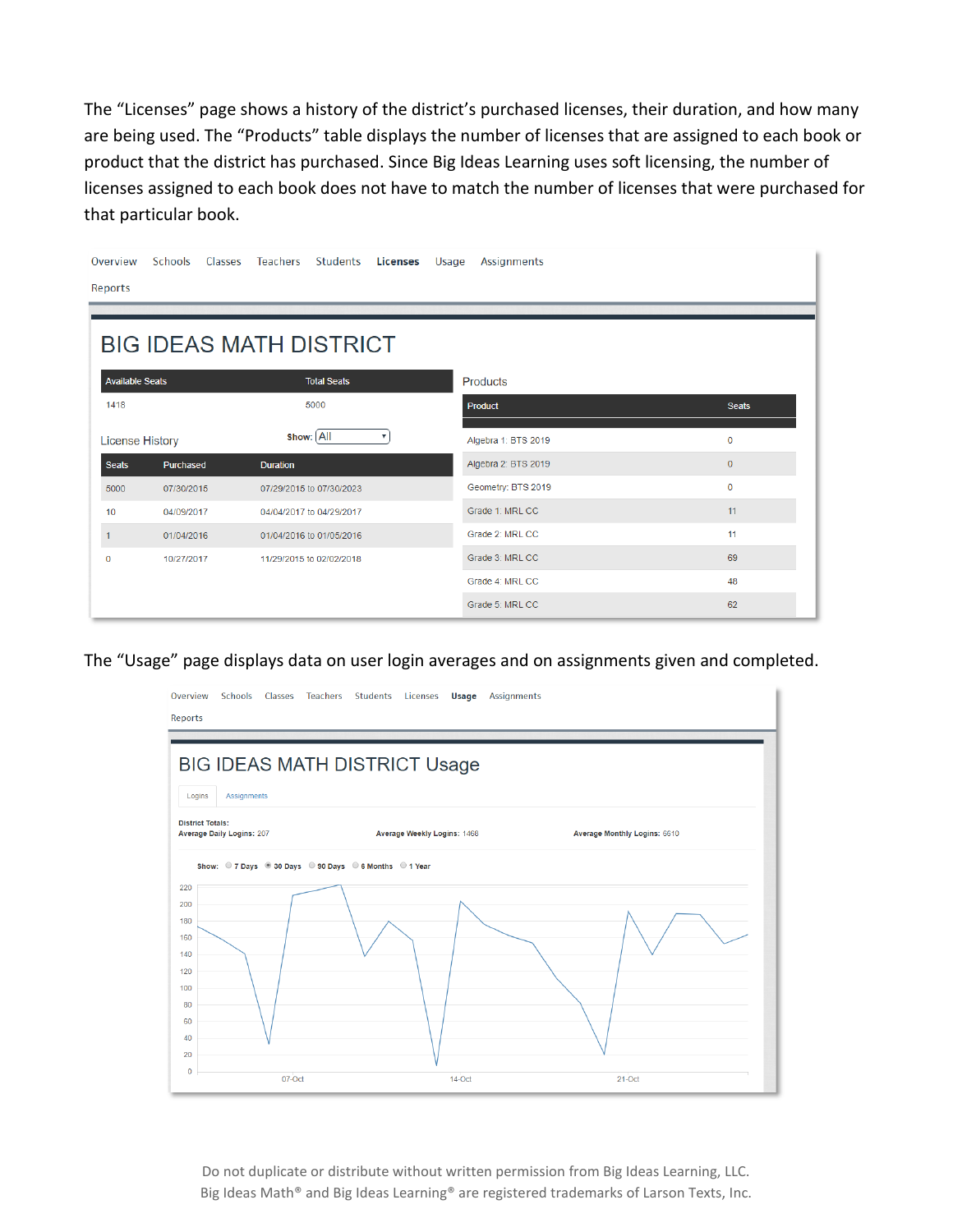## **District Admin Assessments**

District Admins can create a common assessment for students in a specific grade in their district. Assessment item banks include items that only the District Admin has access to. Pre-made assessments are available or the admin can choose items from other courses and chapters to customize their assessment. The option to create your own question is also available.

For more information on how to create assessments, please click [here.](https://support.bigideasmath.com/hc/en-us/articles/360025709914-Creating-Assignments-) The process for creating assessments as a District Admin is the same as it is for a teacher.

Once a District Admin is ready to assign their assessment, a modal will appear that allows the admin to choose a grade level. All students in the district that are assigned to a class with that grade level will receive the assessment.

| Please select a grade for this assignment: |                     |                                     |  |
|--------------------------------------------|---------------------|-------------------------------------|--|
| 3rd Grade                                  | ٠                   |                                     |  |
| <b>Start Time</b>                          | <b>End Time</b>     |                                     |  |
| 雦<br>11/02/2018 10:41 AM                   | 11/03/2018 10:41 AM | 雦                                   |  |
|                                            |                     |                                     |  |
|                                            |                     |                                     |  |
| <b>Assignment Name</b>                     | Message             |                                     |  |
| <b>District Admin Test</b>                 |                     | Enter Assignment Message (optional) |  |
| Assignment Icon:                           |                     |                                     |  |